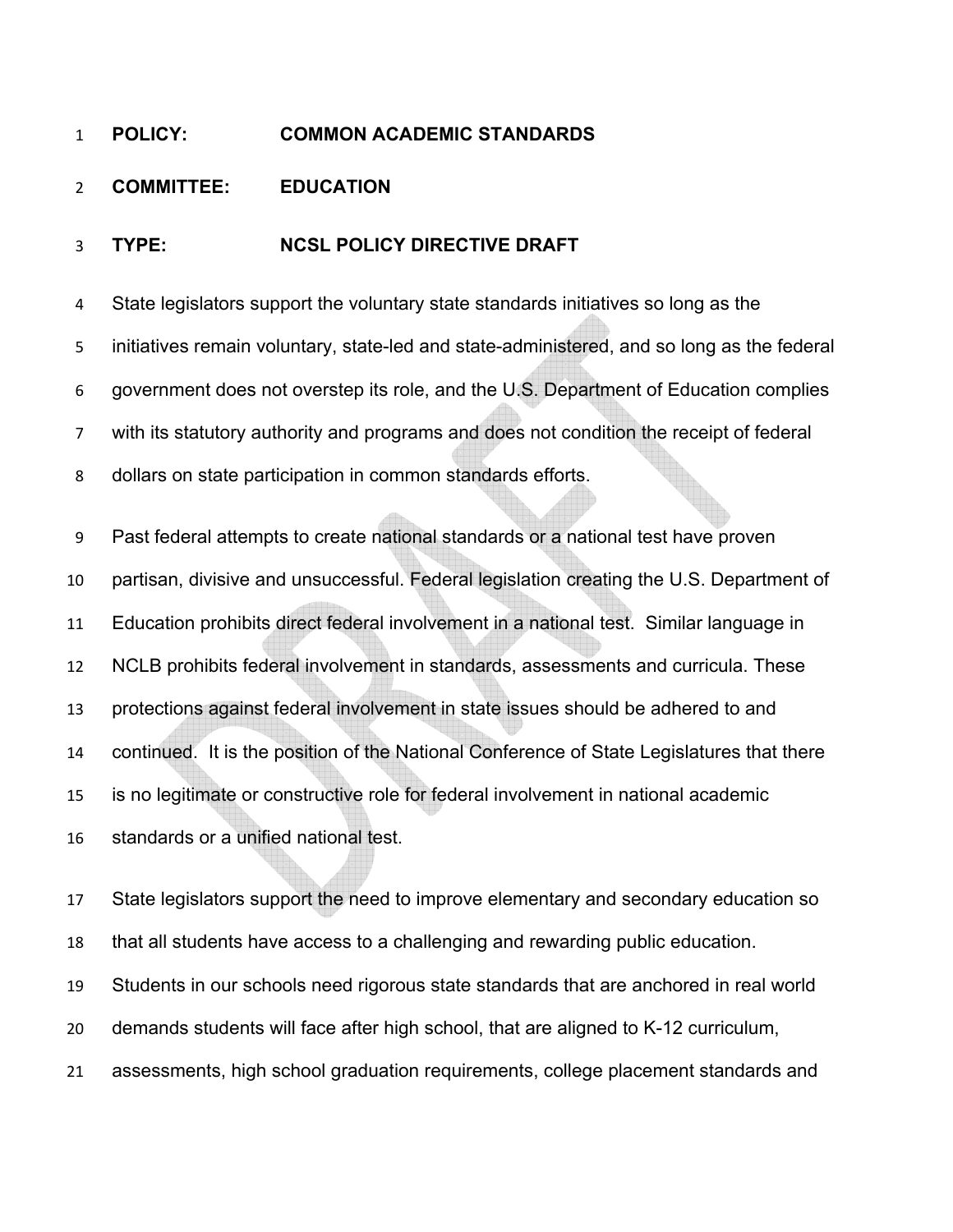other related policy tools and practices. This can be most readily accomplished through individual state refinement of standards or the voluntary participation of states in joint efforts like the Common Core Initiative led by the National Governors Association and the Council of Chief State School Officers. The Common Core and other consortiums have worked diligently to develop a set of standards in Math and English that will enhance the standards set by many states. It is critical that such standards not represent a step backward for some states.

Legislators applaud the efforts and results thus far of these state-led consortia. However, federal actions have contributed to our concerns that this effort may have as 31 its ultimate result a nationalized K-12 system that will not remain voluntary and may have already been compromised by actions of both the state-led consortia and the federal government. Specifically:

• The federal government required a state commitment to adopt the common standards as an eligibility criterion for federal Race to the Top funds even before the common standards were fully developed, released or endorsed. • The federal government has committed \$350 million to develop the common assessments that match up to the common standards and the Common Core Initiative has acknowledged the need for on-going public support for its activities. • The current administration's blueprint for reauthorization of ESEA suggested that Title I funds for disadvantaged children be contingent upon each states' acceptance of a set of voluntary common standards.